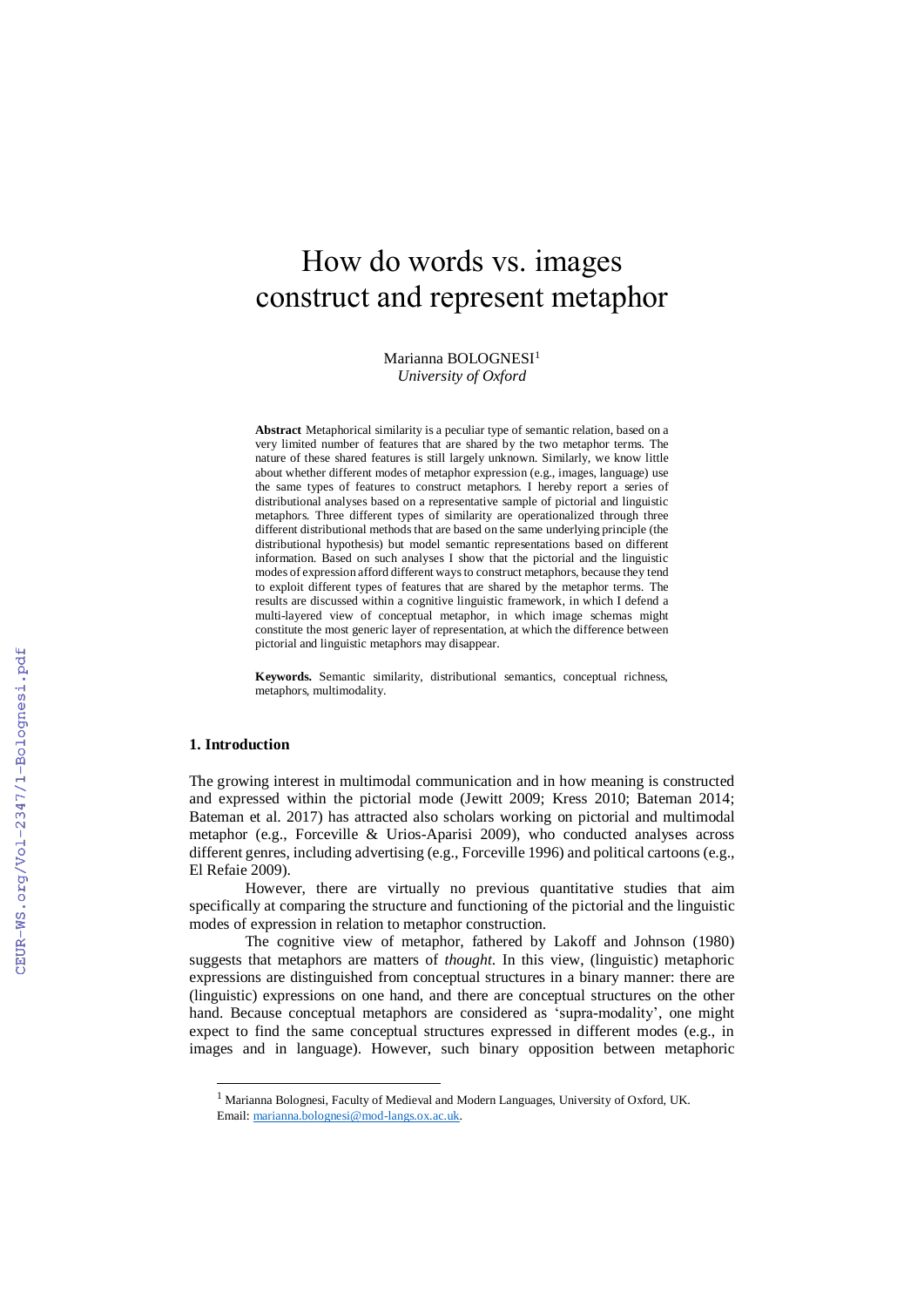expression and conceptual metaphor neglects the variety of different sub-levels that can be distinguished within the conceptual dimension. As Kovecses (2017) acknowledges, this is an issue commonly raised in relation to conceptual metaphors: at which level of generality should we formulate conceptual metaphors? Kovecses distinguishes between four levels - image-schemas, domains, frames and mental spaces - and claims that all these levels contribute to structure our conceptual system and the conceptual metaphors therein. The advantages of adopting a fine-grained and multi-layered view of conceptual metaphor enable researchers to investigate in a bottom-up and data-driven manner how different modes (e.g., images and language) construct metaphors, without imposing the straitjacket of a necessarily unique supra-modality conceptual structure onto which metaphoric expressions in all modalities shall converge. The analyses presented here show that, *at some level of conceptualization*, typical metaphors found in images and typical metaphors found in language differ quite consistently and do so in several ways<sup>2</sup>.

#### **2. Theoretical Background**

Functional neuroimaging evidence show different patterns of neural activation during matched word and picture recognition tasks (Bright et al. 2004; Gates & Yoon 2005), suggesting that processing the pictorial and the linguistic expression of a concept activates different brain areas. Moreover, a variety of clinical studies report about patients with profound visual object recognition disorders, but relatively intact word comprehension (Binder et al. 2009). These findings suggest that pictorial ad linguistic stimuli afford different types of cognitive processing routes and tap into different conceptual representations, at least at some level of abstraction (see also Dual Coding Theory, Paivio 1971; 2010). Given the same concept, images and words, respectively, seem to favor the encoding of different types of information about such concept. For example, images trigger a deeper emotional response, compared to words (e.g. Kensinger & Schacter 2006).

Taking such findings in the field of metaphor, it can be argued that typical metaphors expressed through words and typical metaphors expressed through images might be constructed on the basis of different types of features, which are shared by the metaphor terms. This does not imply however that one of the two modalities constructs 'more conceptual' or 'more embodied' metaphors than the other.

Based on a literature review on conceptual richness in cognitive psychology (Recchia & Jones 2012; Kounios et al. 2009; Pexman et al. 2008) I argue that a fairly rich approximation of our general knowledge about a concept can be obtained by observing:

- 1) Its entity-related, attributive properties;
- 2) Its experience-based relational properties;
- 3) Its language-based contexts.

 $\overline{a}$ 

For example a fairly rich approximation of what MARGARITAS are, is given by:

<sup>&</sup>lt;sup>2</sup> The analyses hereby reported are based on three studies published as outputs of the EU-Marie Curie awarded project CogViM (Cognitive Grounding of Visual Metaphor, FP7-IEF2013-629076).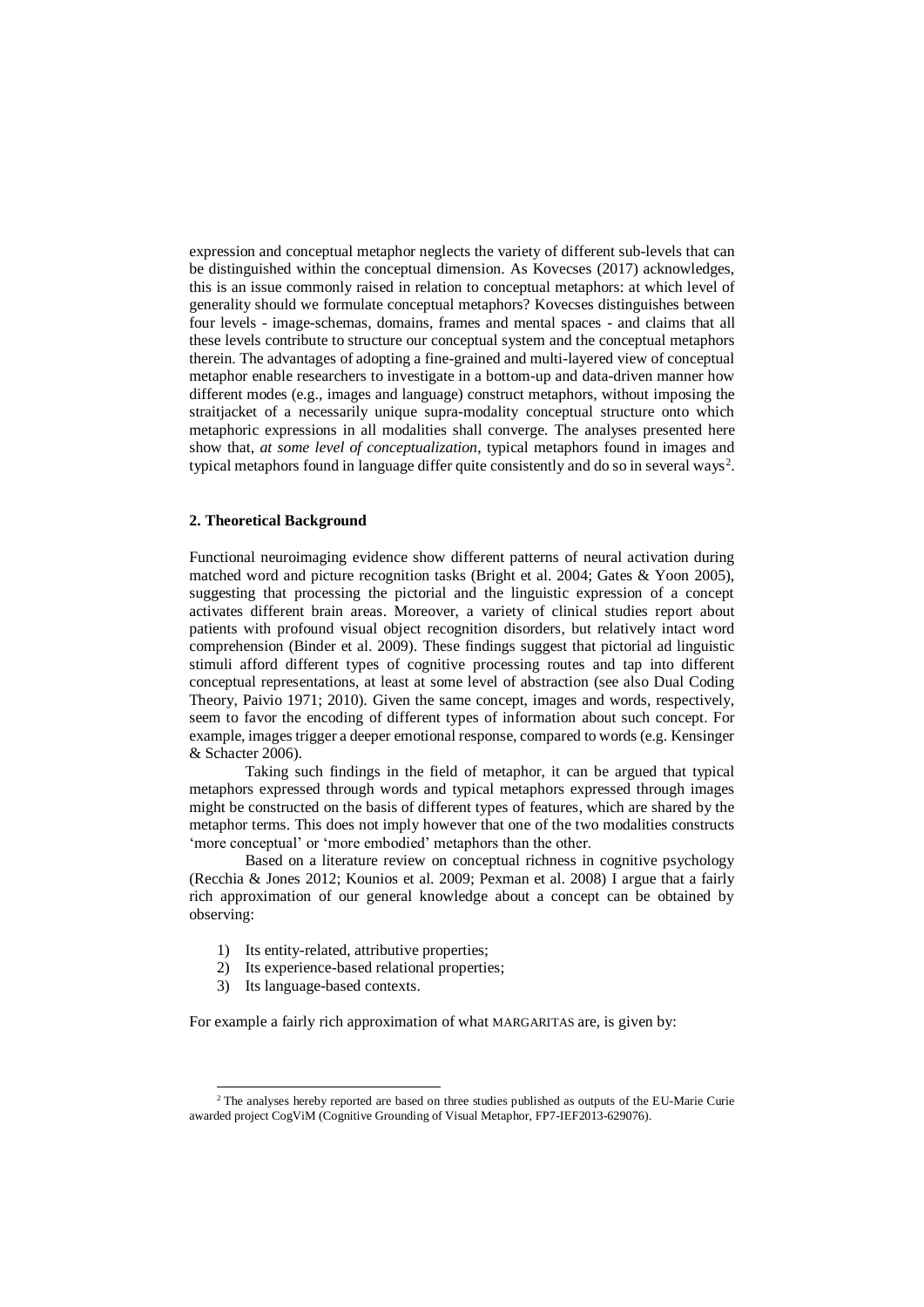- **Attributional properties**: e.g.  $\langle$  is sour> (perceptual property),  $\langle$  has tequila> (an ingredient of margaritas),  $\langle$  is tangy $\rangle$  (perceptual property).
- **Relational properties**: e.g.  $\langle \text{salt} \rangle$  (can be typically found in the same contexts as margaritas, on the glass rim),  $\langle$ summer times $\rangle$  (season in which margaritas are typically consumed).
- **Linguistic contexts**: e.g. "blending margaritas", "making smooth frozen margaritas", "drinking too many margaritas", which are exemplary sentences in which the word *margarita* can be used.

Although these three streams of semantic knowledge may contain overlapping information, they are theoretically distinct. Based on these different streams of semantic information, different types of semantic similarity between two concepts can be constructed. For example, MARGARITAS share attributional properties with LONG ISLANDS (they both contain tequila), but not as many relational properties (the latter cocktails are not served with salt and are less typical for summer beach parties). It follows that MARGARITAS and LONG ISLANDS are similar in their attributional structures, but not so much in their relational and linguistic structures. Contrariwise, based once again on the few properties mentioned above, the reader might argue that MARGARITAS share relational properties with, for example, SALADS (which are also served with salt and consumed especially in the summer), while these two concepts do not share attributive or linguistic properties. Finally, it could be argued that MARGARITAS share linguistic properties with MILKSHAKES (both are blended, smooth and frozen), but fewer attributive and relational properties.

In metaphor studies, the classic comparison view (e.g., Ortony 1979) defines similarity on the same lines as Tversky's similarity definition (1977), that is, as a featurematching process. Other views suggest that the similarity between two metaphor terms emerges specifically from their interaction (e.g.: Black 1979), or from the interaction of complex analogical structures (e.g., Bowdle & Gentner 2005). The approach used here leans toward the classic comparison view, that is, metaphorical similarity is operationalized as a function of shared properties across three streams of semantic information. The analyses discussed here are therefore 'limited' to the metaphorical similarity modelled as a feature-matching process. Nonetheless, such process includes the matching of entity-related, as well as relational properties, and the syntactic patterns plus lexical collocates in text corpora.

A growing body of scientific literature has previously tackled aspects of metaphor comprehension by means of distributional semantics. For example, a pioneering study conducted by Kintsch (2000) showed in a qualitative fashion how Latent Semantic Analysis (Landauer & Dumais 1997) can be used to model metaphor comprehension. In a more recent and extensive project (Utsumi 2011), categorization and comparison processes involved in metaphor comprehension were compared and modelled through distributional semantics. Within the nlp and machine learning communities the interest in statistical modelling of metaphor has also been growing recently (Veale et al. 2016). These studies typically aim at modelling metaphor structure (rather than the cognitive processes that lead to metaphor comprehension), and tackle problems such as metaphor detection in text corpora, or address specific types of metaphor, such as verb metaphoricity (Del Tredici & Bel 2016).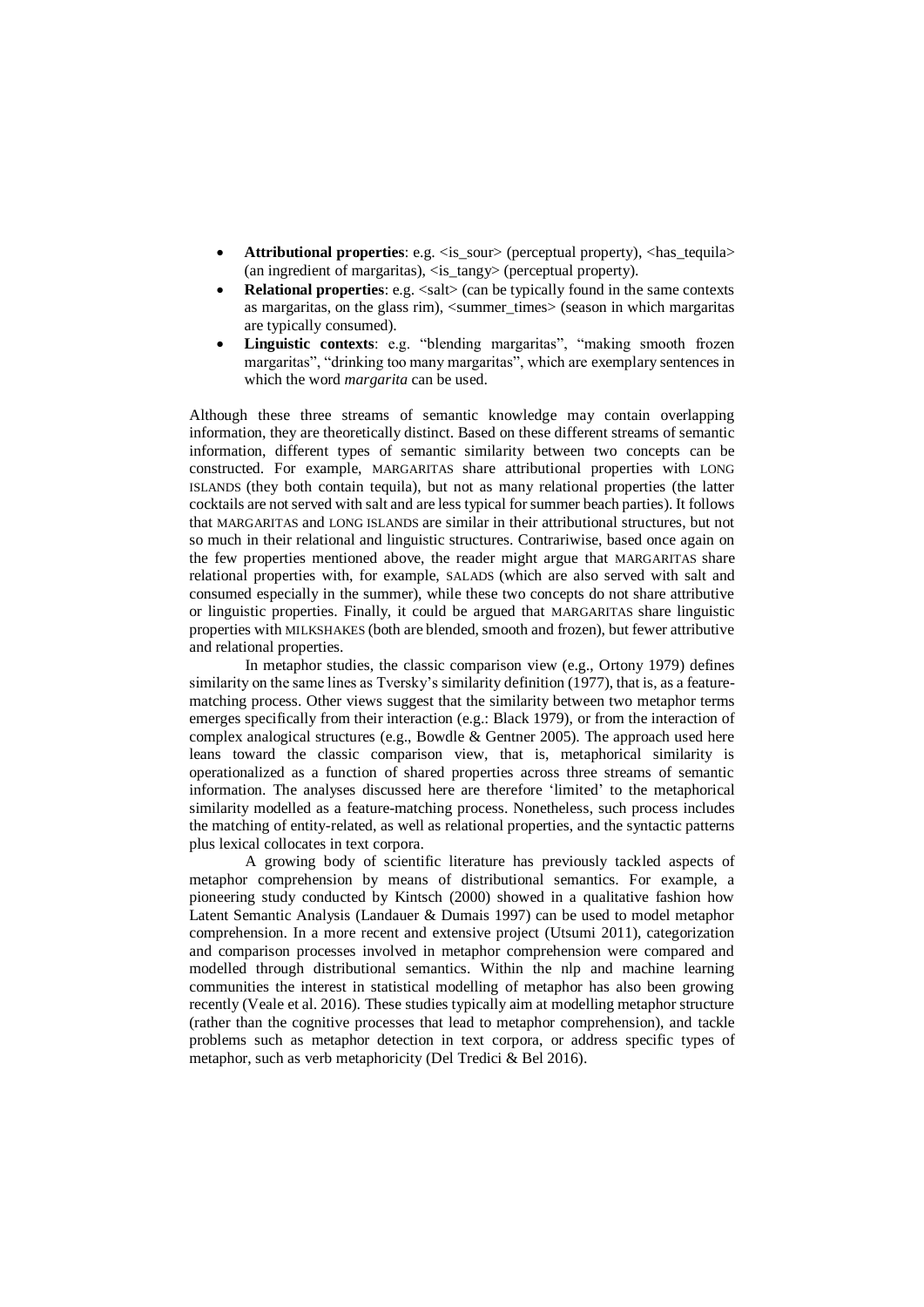## **3. Method and Materials**

A sample of 50 pictorial metaphors retrieved from the VisMet corpus (Bolognesi et al. 2018) and 50 linguistic metaphors retrieved from the Metaphor Corpus (Steen et al.  $2010$ ) were used for the analyses<sup>3</sup>. In order to compare the pictorial and the linguistic stimuli, the 100 metaphors were all formalized into A-IS-B statements by applying established procedures in formal content analyses featuring independent annotators and calculations of interrater reliability scores (MIPVU for the identification of linguistic metaphors, Steen et al. 2010; VISMIP for the identification of visual metaphors, Sorm & Steen 2018). Details about these procedures are reported in Bolognesi (2017).

The three distributional analyses are described in detail in the dedicated articles (Bolognesi 2016a; Bolognesi 2017; Bolognesi & Aina 2017). To summarize, attributional properties are operationalized as semantic features attributed to the concepts, collected in property generation tasks (as in McRae et al. 2005) (e.g. CAR: <has four wheels>, <is fast>). The similarity between each pair of metaphor terms is computed in terms of the amount of shared semantic features. For example: consider an advertisement where a car is represented as a rearing horse. The visual metaphor is formalized through the VISMIP procedure as CAR-IS-HORSE. Metaphorical similarity is quantified here as the cosine between the vectors of CAR and HORSE, whose dimensions are the semantic features of the two concepts. Relational properties are operationalized through Flickr Distributional Tagspace (Bolognesi 2014; Bolognesi 2016b): a corpus of roughly 100,000 tagsets for each metaphor term was created. The similarity between two metaphor terms is quantified here as the cosine between the vectors of CAR and HORSE, whose dimensions are the tags with which these concepts appear across tagsets. Language-based contexts are operationalized through *typedm*, (Distributional Memory, Baroni & Lenci 2010), a multi-purpose structured distributional model that encompasses syntactic as well as semantic information about words. The similarity between two metaphor terms is quantified here as the cosine between the vectors of CAR and HORSE, whose dimensions are the linguistic contexts of the two words in *type*-DM.

# **4. Analysis**

-

The analyses of metaphorical similarity across the three different distributional spaces show different patterns for pictorial and linguistic metaphors  $4$ . The results are summarized in Table 1.

**Attrib.Sim Relat.Sim Ling.Sim** Linguistic metaphors M=0.012, SD=0.047 M=0.096, SD=0.057 M=0.192, SD=0.087 Pictorial metaphors M=0.050, SD=0.067 M=0.156, SD=0.061 M=0.121, SD=0.089 t-test t= 3.282, p < 0.05 t=5.169, p < 0.05 t= -4.194, p < 0.05

**Table 1.** Attributional, relational and linguistic similarity between pairs of metaphor terms.

Table 1 shows that the three patterns of metaphorical similarity differ for the two samples of metaphors: pictorial and linguistic metaphors are constructed and represented

<sup>&</sup>lt;sup>3</sup> The lists of metaphors can be found in the appendix to Bolognesi (2017:550).

<sup>4</sup> In the studies reporting these specific analyses, the measures of metaphorical similarity are also compared to the similarity emerging from to randomly paired concepts.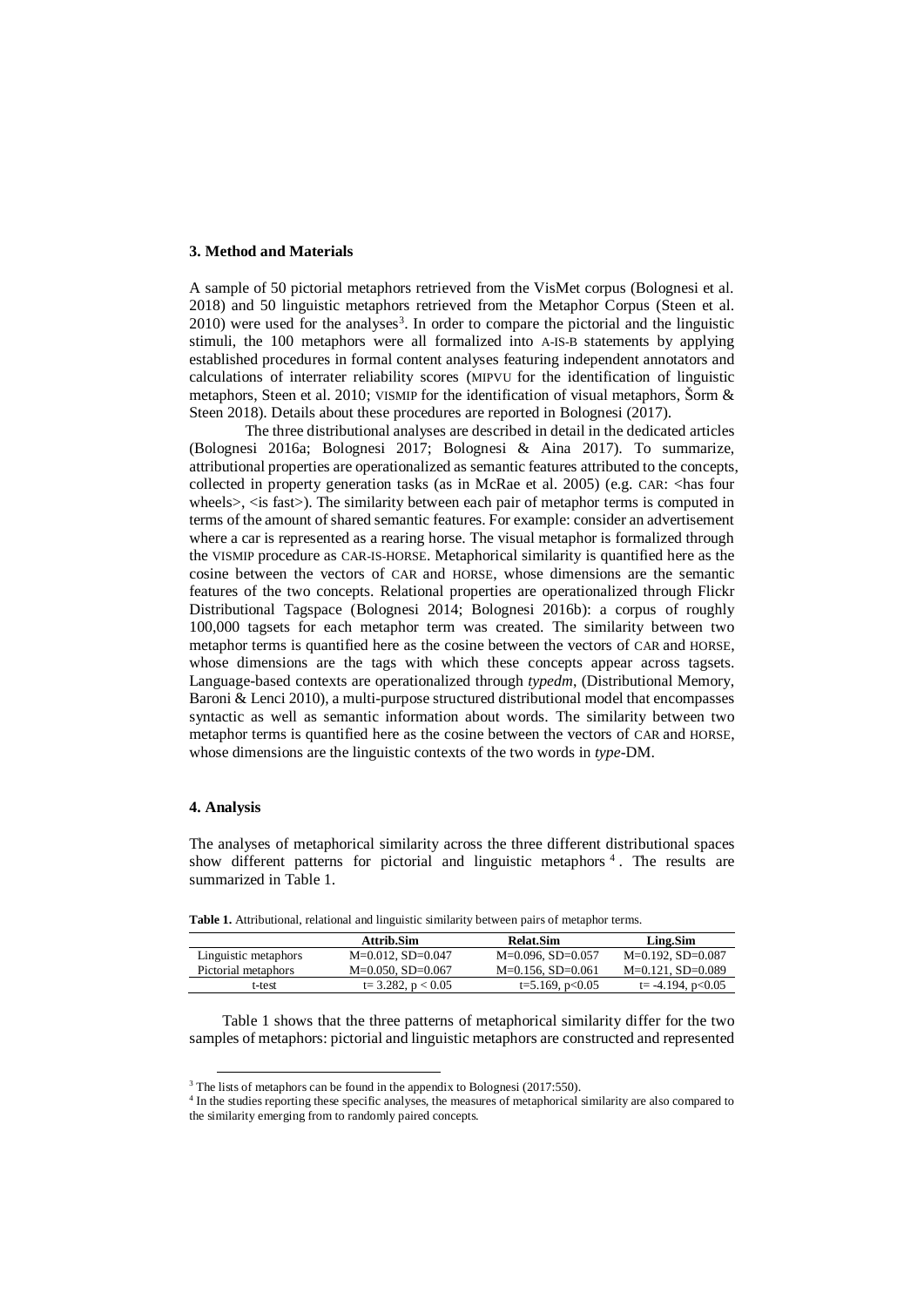on the basis of different types of semantic information shared between metaphor terms. Moreover, the manual annotation of the features shared by the metaphor terms (based on the Wu and Barsalou 2009 taxonomy of feature types<sup>5</sup>) shows that pictorial metaphors are typically constructed on shared features that express entity-related properties (typically perceptual features and components of the predicated concept), and experience-based relational properties (typically locations in which the concepts appear and objects/participants that populate these environments). Conversely, linguistic metaphors appear to be typically constructed on features that are mainly taxonomic (such as, for example, hypernyms that are shared by the two terms of the linguistic metaphor). Taxonomic information is well-captured and represented in language use, and this is probably why a language-based distributional model (like DM) is more suitable for capturing metaphorical similarity for linguistic metaphors, as opposed to distributional models based on entity-related and experience-based relational properties.

## **5. Discussion and Conclusion**

Linguistic categories (e.g. the word *car*) and visual categories (e.g. a pictorial representation of a car) classify perceptual experiences in different ways. These two semiotic systems have different 'preferences' in the type of information that can be more easily expressed. It is therefore to be expected that, at some level of abstraction, typical pictorial and linguistic metaphors behave in different ways, and construct comparisons on the basis of different types of features, which are shared by the metaphor terms. This is understandable only when we adopt a multi-layered view of conceptual metaphors, such as that offered by Kovecses (2017): when we talk about *conceptual* metaphors we need to take into account a variety of levels that constitute the so-called conceptual system. These levels of conceptual representations range from levels that contain more conceptually rich information (e.g., mental spaces) to highly schematic ones (e.g., image schemas). The first levels involve richer representations that are arguably more deeply influenced by modality-specific information, and therefore by the metaphoric expressions that can be typically found in specific semiotic systems. Contrariwise, deeper and more schematic levels of metaphor analysis, such as those based on image schemas, may see mode-specific differences disappear, and common embodied (but semantically impoverished) patterns based on image schemas emerge. The studies here reported tackle a level of metaphor analysis at which significant differences between pictorial and linguistic metaphors can still be operationalized and measured. It might be interesting to investigate, in further research, at what level of abstraction the conceptual metaphors extracted respectively from linguistic and from pictorial expressions become really independent from their semiotic manifestations, and therefore completely supramodality. I believe that such equipollence can be established only at the image schematic level.

## **References**

-

[1] Baroni, M., & Lenci, A. Distributional Memory: A general framework for corpus-based semantics. *Computational Linguistics*, **36**, 4, (2010), 673-721.

<sup>5</sup> These analyses are reported in the three related studies, in which the supplementary materials are provided.